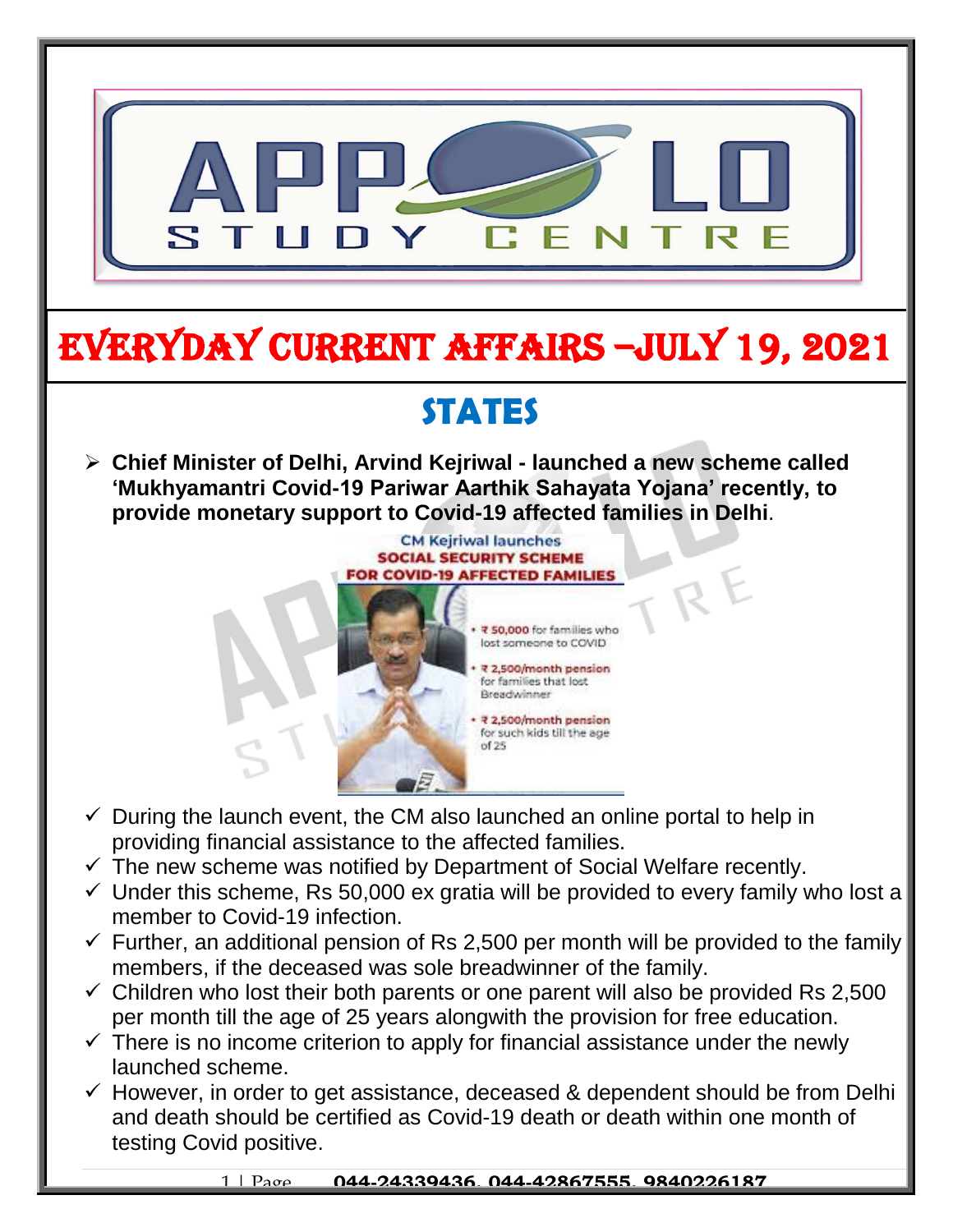**Delhi Metro Rail Corporation (DMRC) - launched the country's first FASTag or Unified Payments Interface (UPI)-based parking facility recently.**



- $\checkmark$  This facility was launched at Kashmiri Gate metro station, which can accommodate 55 four-wheelers and 174 two-wheelers.
- $\checkmark$  It aims to reduce time for entry and payment of vehicles into the parking lots
- $\checkmark$  Under the Multi-Model Integration (MMI) initiative, dedicated Intermediate Public Transport (IPT) lanes were also inaugurated for autos, taxis and r-Rickshaws at the metro station.
- $\checkmark$  In the station, entry and exit payment of 4-wheelers can be done through the FASTag.

### **NATIONAL**

- **The Ministry of Electronics and Information Technology (MeitY) - has approved 14 applicants under Production Linked Incentive (PLI) Scheme for IT hardware products.**
- $\checkmark$  The PLI Scheme for IT hardware products was notified by the Government on 3rd March 2021
- $\checkmark$  Under the scheme, incentives in the range of 4% to 2% and 1% is provided on net incremental sales of goods under target segments that are manufactured in India
- $\checkmark$  The scheme is applicable for a period of four years (FY2021-22 to FY 2024-25)
- $\checkmark$  The target segments under the PLI Scheme for IT Hardware include Laptops, Tablets, All-in-One Personal Computers (PCs) and Servers.
- $\checkmark$  The companies selected under the category, IT Hardware Companies include Dell, ICT (Wistron), Flextronics and Rising Stars Hi-Tech (Foxconn).
- $\checkmark$  Under the category of Domestic Companies, 10 companies namely Lava International Limited, Dixon Technologies (India) Limited, Infopower Technologies (JV of Sahasra and MiTAC), Bhagwati (Micromax) Neolync, Optiemus, Netweb, Smile Electronics, VVDN and Panache Digilife have been approved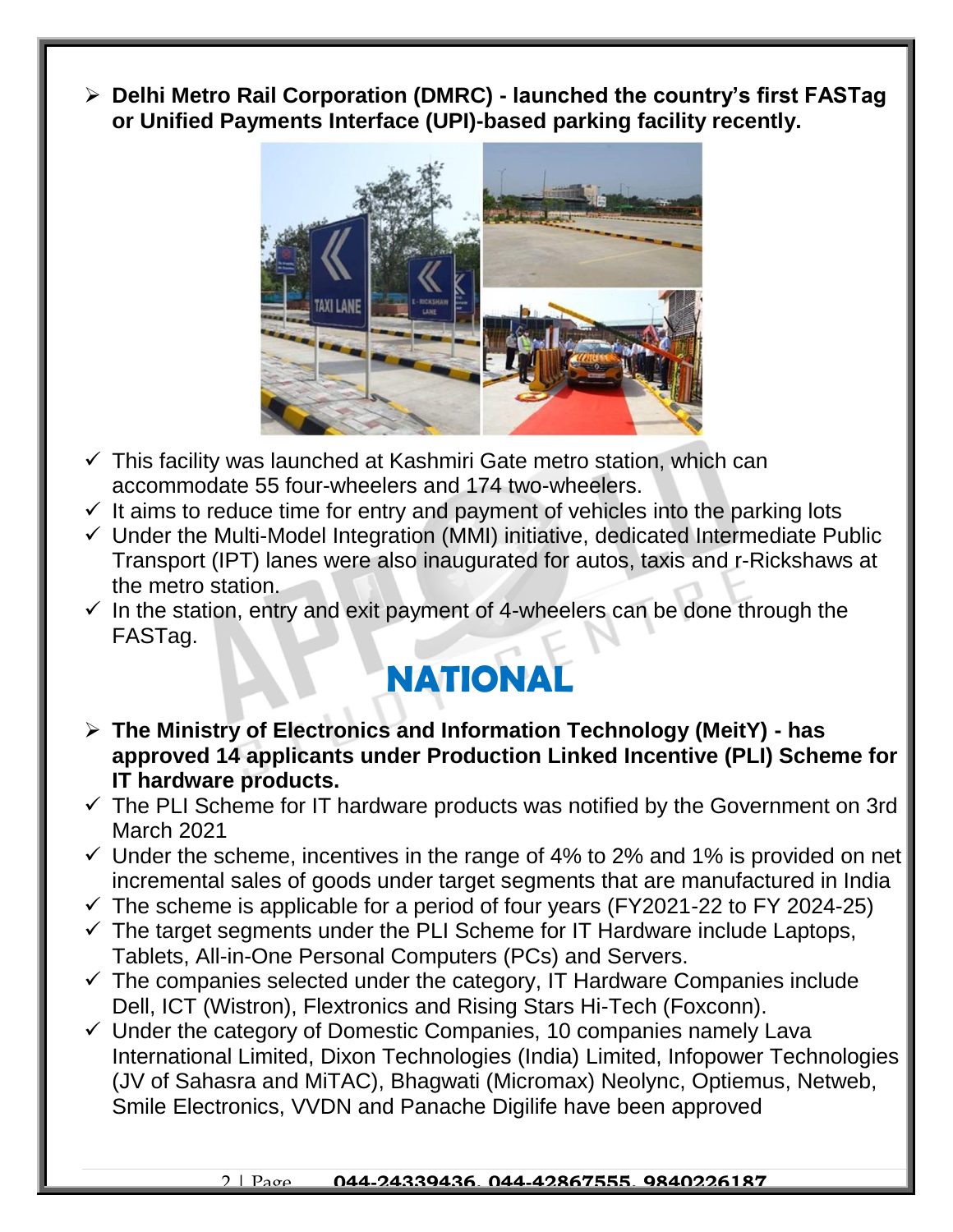- $\checkmark$  The scheme will generate an additional direct employment opportunities of more than 36,000 in next 4 years
- $\checkmark$  It is expected to bring additional investment in IT Hardware manufacturing to the tune of Rs 2,517 crore.
- $\checkmark$  PLI scheme is an output-based scheme in which incentives are paid only if manufacturers make targeted quantity of goods.
- $\checkmark$  The sectors covered under the scheme include networking products, automobile, advanced chemistry, food processing, and solar PV manufacturing
- **India – to divert excess water flowing to Pakistan under the Indus Waters Treaty to irrigate its own lands**
- $\checkmark$  India and Pakistan have signed the Indus Waters Treaty in 1960 after nine years of negotiations, in which World Bank was also a signatory.
- $\checkmark$  The treaty facilitates information sharing on the use of six rivers—Beas, Ravi, Sutlej, Indus, Chenab and Jhelum.
- $\checkmark$  At present, India is planning to stop the excess water of Ujh, which is one of the main tributaries of the Ravi river that flows into Pakistan.
- $\checkmark$  The Ujh multi-purpose project is to provide a 186MW capacity for electricity generation and will also divert water to irrigate 16,743 hectares and 20 cusecs for drinking.
- $\checkmark$  India is also expediting other strategically important hydropower projects in Jammu and Kashmir such as 850-megawatt (MW) Ratle, 800MW Bursar, 1,000MW Pakal Dul, 624MW Kiru and 540MW Kwar in the Union territory
- $\checkmark$  Under the treaty, all waters of three eastern rivers Ravi, Sutlej and Beas were allocated to India
- $\checkmark$  On the other hand, waters of western rivers Indus, Jhelum, and Chenab were allocated to Pakistan.
- $\checkmark$  However, India was given exception to use waters of western rivers for specified domestic, non-consumptive and agricultural use.

### **PERSONALITIES**

- **Indian Army - has named a firing range in Gulmarg, Kashmir after bollywood actress, Vidya Balan.**
- $\checkmark$  Vidva Balan has contributed to Indian cinema for over two decades after starting her career in 1995 with 'Hum Paanch' show on small screen.
- $\checkmark$  She has been honoured with several awards in past years for her excellent work in film industry.
- $\checkmark$  Apart from this, Vidya Balan has been invited to join Academy of Motion Picture Arts and Sciences, which is the governing body behind Oscars.
- $\checkmark$  Vidya Balan has also attended the Gulmarg Winter festival along with her husband Siddharth Roy Kapur which is organised by Indian Army.
- $\checkmark$  To recognise her contributions to cinema, the firing range was named after her.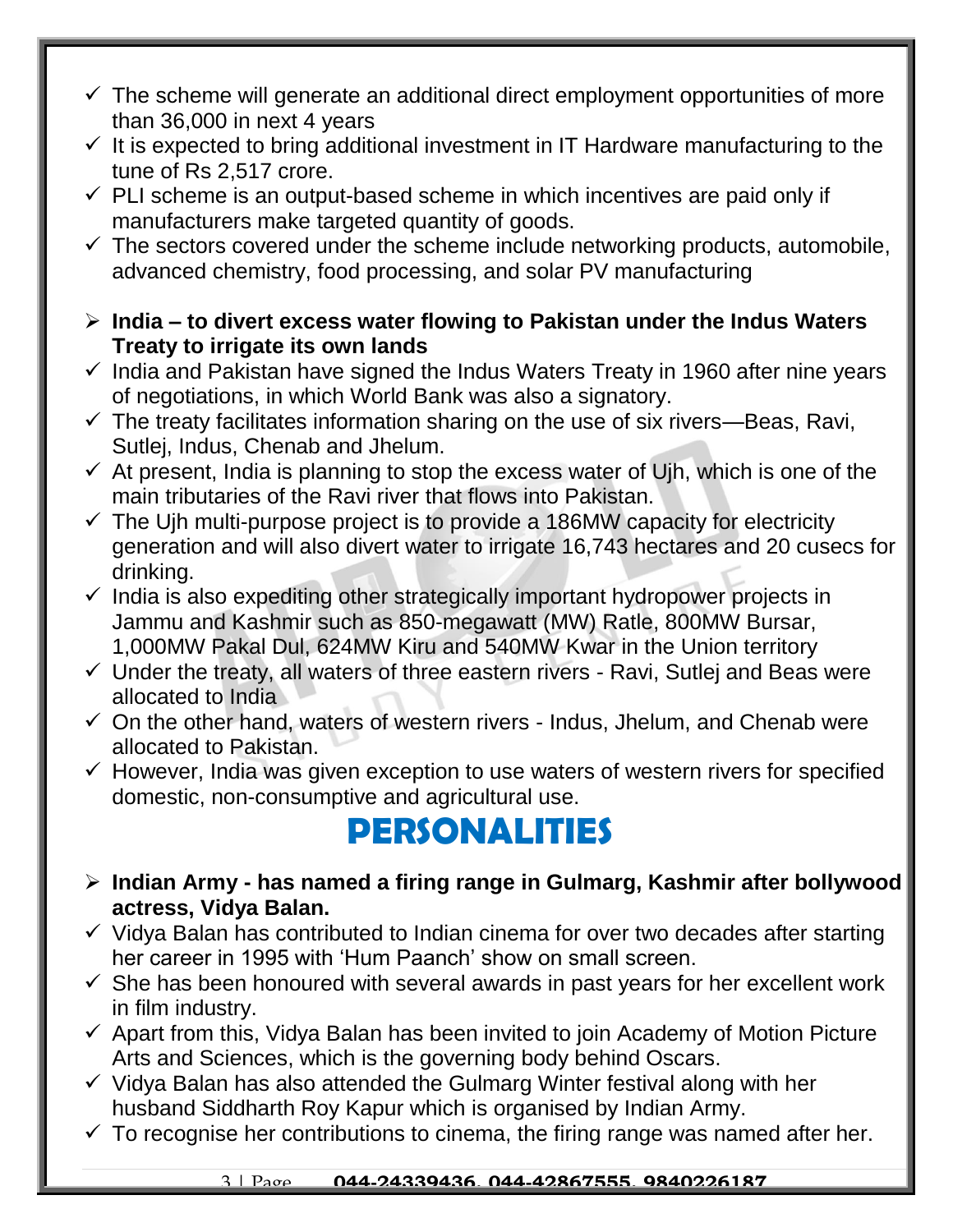

- $\checkmark$  Vidya Balan made her debut to Bollywood in Parineeta movie after appearing in Bengali movie Bhalo Theko
- $\checkmark$  She won a National Award of best actress for her role in the hindi movie, The Dirty Picture.

### **ECONOMY**

 **The online payment gateway company, Paytm – has recently introduced a 'Postpaid Mini' service on its platform to offer small-ticket instant loans to its users**



- $\checkmark$  This feature is part of Paytm's 'Buy Now Pay Later' (BNPL) services that help users to manage their monthly household expenses
- $\checkmark$  This service has been launched in partnership with Aditya Birla Finance Ltd.
- $\checkmark$  Under the initiative, the company will offer loans ranging from Rs. 250 to Rs. 1,000, in addition to Paytm Postpaid's instant credit of up to Rs. 60,000
- $\checkmark$  This will enable users to pay for their monthly expenses, including mobile and DTH recharges, gas cylinder booking, electricity and water bills, shop on Paytm Mall and more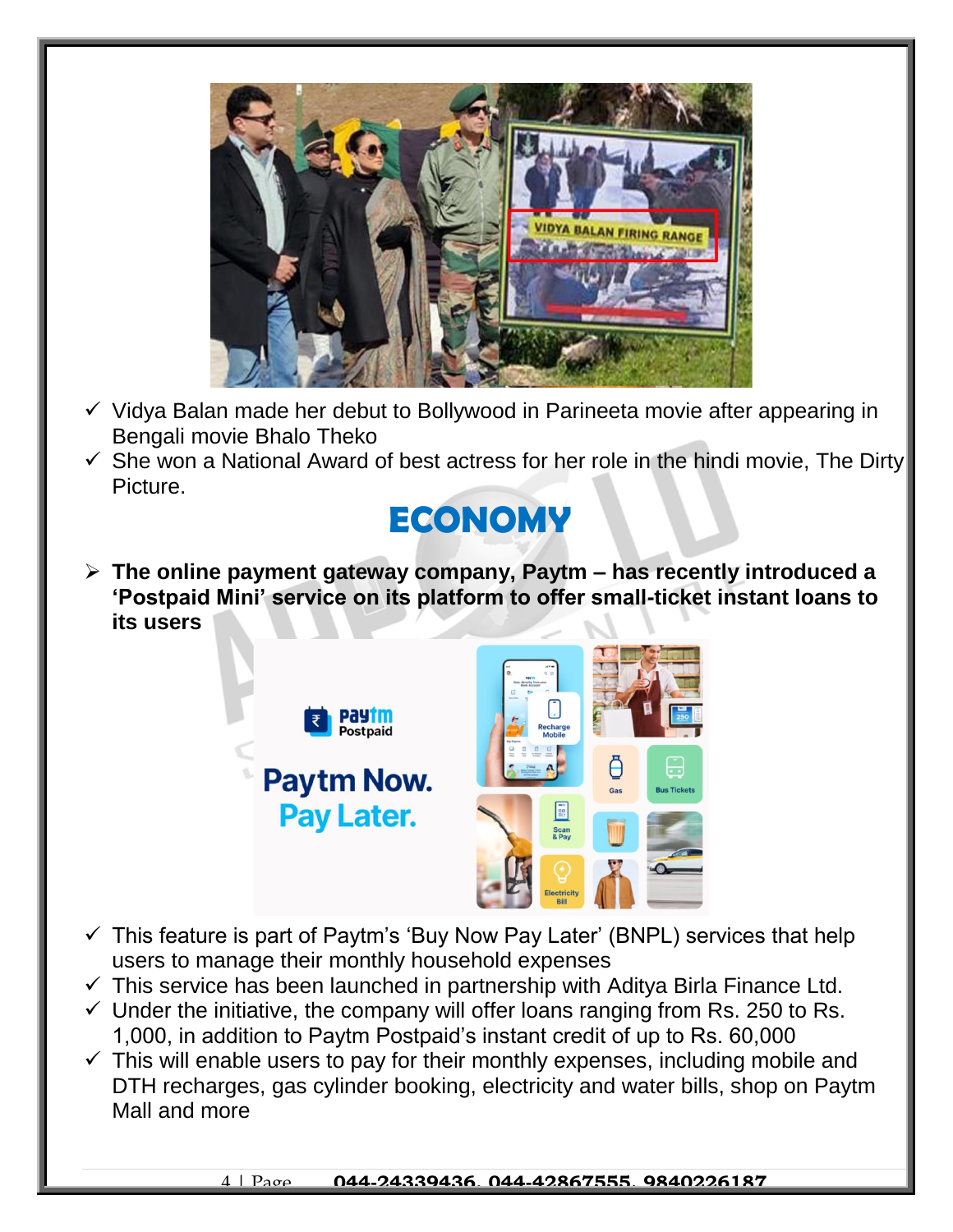- $\checkmark$  Customers can also make use of this feature across internet apps, chain outlets, pharmacies, petrol pumps, retail destinations as well as Kirana stores.
- $\checkmark$  Paytm Postpaid is offering a period of up to 30 days for repayment of loans at 0% interest.
- $\checkmark$  Apart from a nominal convenience fee, there are no additional activation charges or annual fees while availing of this service

#### **SPORTS**

 **The Ministry of Sports - has decided to recognise WAKO India Kickboxing Federation as a National Sports Federation (NSF)** 



- $\checkmark$  The recognition aims to promote and develop kickboxing sport in the country.
- $\checkmark$  WAKO India Kickboxing Federation is affiliated to World Association of Kickboxing Organizations (WAKO) which is a world body for kickboxing.
- $\checkmark$  WAKO has been a provisionally recognised member of the International Olympic Committee (IOC) since November 30.
- $\checkmark$  Earlier, on June 10, the International Olympic Committee (IOC) has approved the recommendation for WAKO to become a fully recognized member of the Olympic family
- $\checkmark$  The full recognition of WAKO will be finally decided by the IOC Session in Tokyo in July 2021.
- $\checkmark$  The Indian Association of Kickboxing Organisations (IAKO) is the national federation of kickboxing that controls kickboxing activities in the country.
- $\checkmark$  IAKO is the first martial arts federation which has been recognised by School Games Federation of India.
- $\checkmark$  The World Association of Kickboxing Organizations (WAKO) is an international organization of kickboxing.
- $\checkmark$  WAKO is the only organisation across the world which is recognised by GAISF (Global Association of Sports Federations) and IOC (International Olympic Committee).
- **Maana Patel - has become the first female swimmer from India to qualify for the Tokyo Olympics 2021**